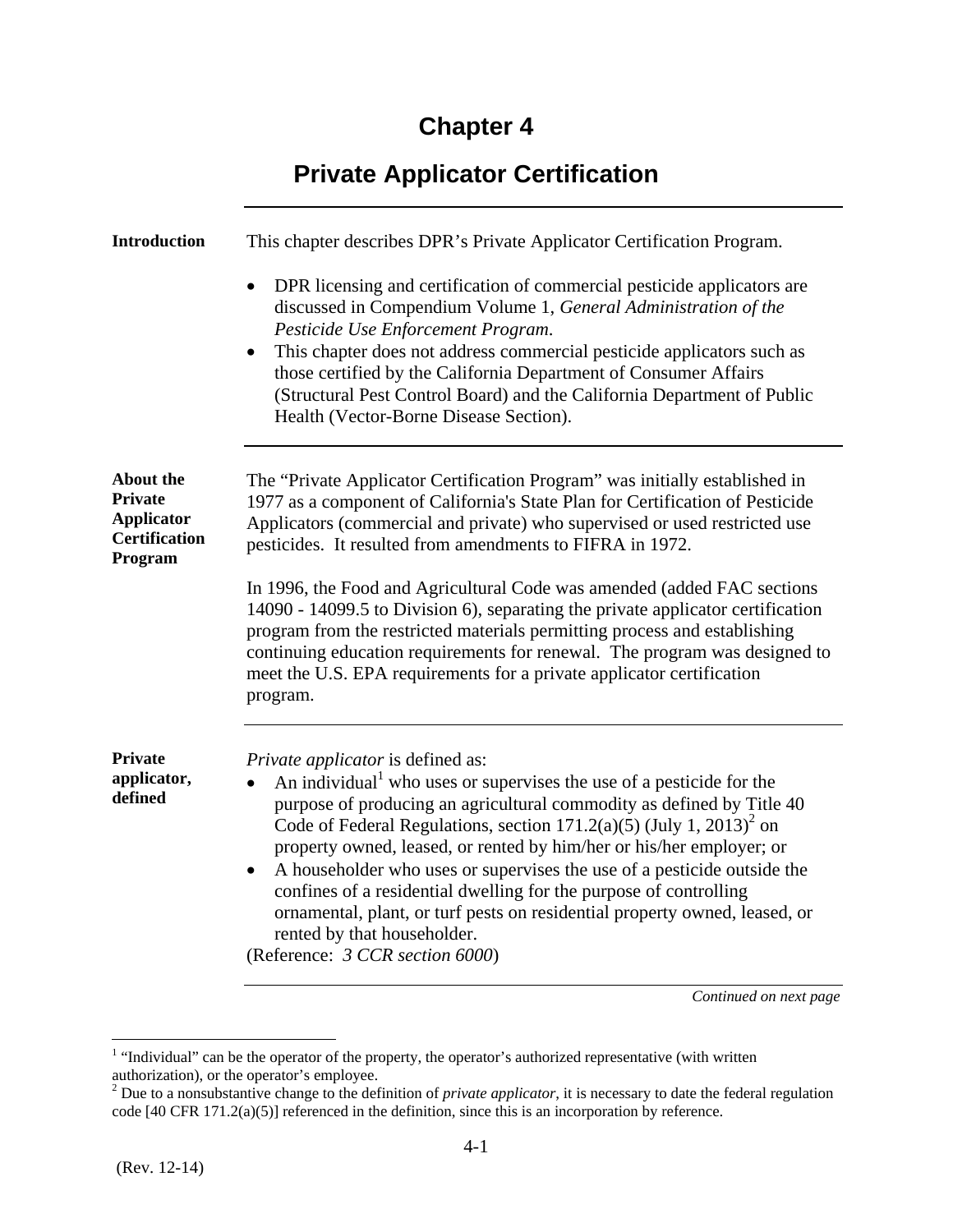| <b>Certified</b><br>private<br>applicator,<br>defined                              | Certified private applicator is defined as:<br>A private applicator holding a valid private applicator certificate issued by<br>the commissioner (or the director in any county where there is no<br>commissioner).<br>(Reference: 3 CCR section 6000)                                                                                                  |
|------------------------------------------------------------------------------------|---------------------------------------------------------------------------------------------------------------------------------------------------------------------------------------------------------------------------------------------------------------------------------------------------------------------------------------------------------|
| Who may<br>possess, use, or<br>supervise the<br>use of a<br>restricted<br>material | Certified private applicators and certified commercial applicators may<br>possess, use, or supervise the use of pesticides classified as "restricted use<br>pesticides" by the U.S. EPA or designated as "restricted materials" by DPR,<br>without additional supervision. These individuals shall only work with uses<br>covered by their certificate. |
|                                                                                    | It is unlawful for a private applicator to possess, use, or supervise the use of a<br>restricted material in accordance with FAC section 14015 unless that person<br>has a valid private applicator certificate.<br>(Reference: FAC section 14090)                                                                                                      |
|                                                                                    | Noncertified applicators may use restricted materials provided they are<br>adequately supervised by a certified applicator.                                                                                                                                                                                                                             |
| <b>Supervision of</b><br>uncertified<br>applicators                                | Whenever a noncertified applicator handles restricted use pesticides or<br>restricted materials, they must be adequately supervised by a certified<br>applicator. The level of supervision required is either specified on the<br>restricted use pesticide label or in regulation.                                                                      |
|                                                                                    | For the most highly toxic pesticides, the label will define direct supervision to<br>require the certified applicator to be <i>physically present</i> when the pesticide is<br>handled by a noncertified applicator.                                                                                                                                    |
|                                                                                    | Federally restricted use pesticides are clearly identified by a box at the very<br>top of the label's front panel that states the classification, the need for<br>applicator certification, and the supervision requirement.                                                                                                                            |
|                                                                                    |                                                                                                                                                                                                                                                                                                                                                         |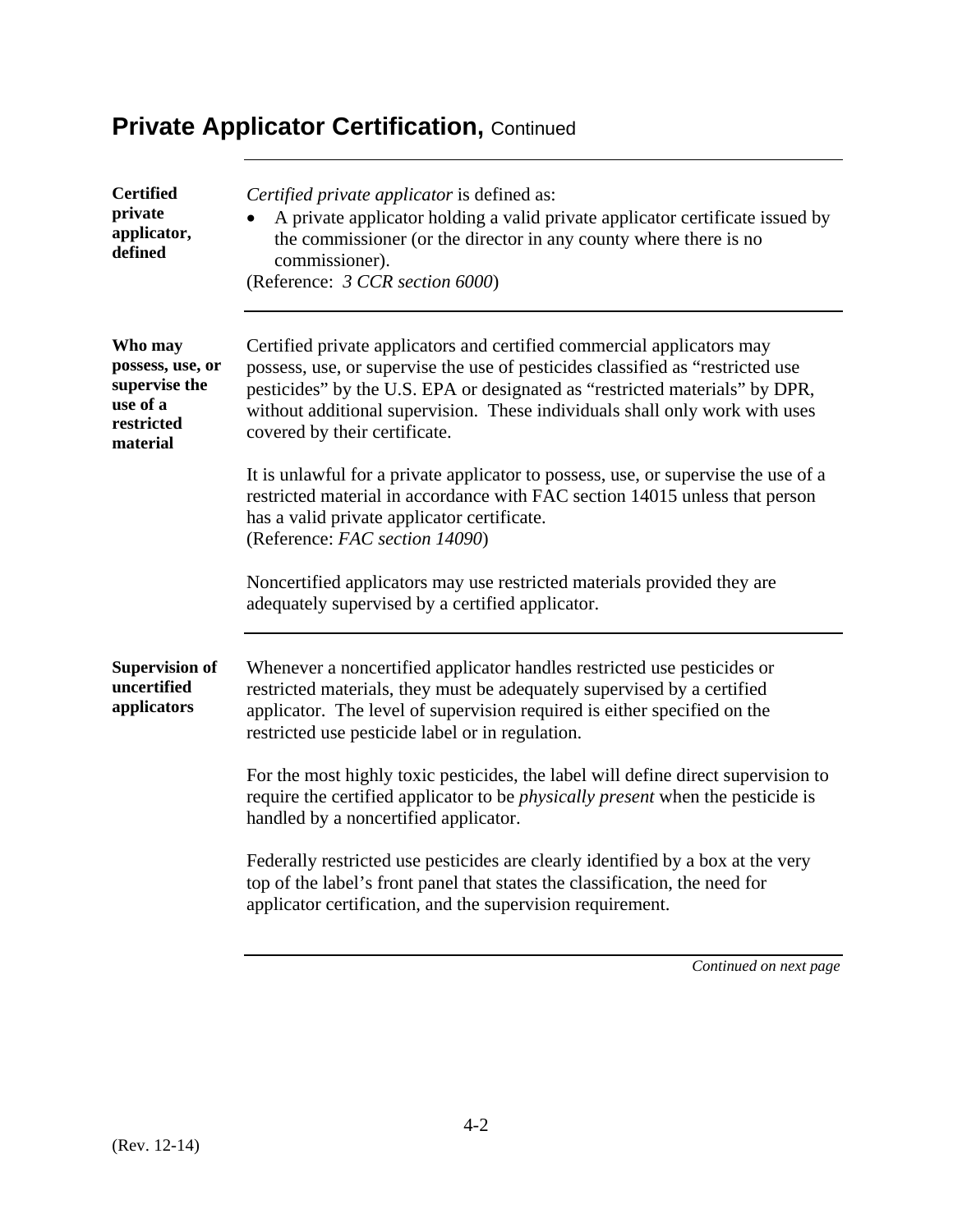**Supervision of uncertified applicators**  (continued)

Example:

### **RESTRICTED USE PESTICIDE**

**Due to Reproductive Effects**  For retail sale to and use only by certified applicators or persons under their direct supervision and only for those uses covered by the certified applicator's certification. Direct supervision for this product is defined as the certified applicator being physically present during mixing, loading, equipment repair and equipment cleaning. Certified applicators must ensure that all persons involved in these activities under their direct supervision are informed of the precautionary statements.

When the pesticide labeling or regulations require that the certified applicator be physically present, the certified applicator must be physically located on the application site or contiguous parcel where the pesticide-handling activity is taking place. In addition:

- When two or more noncertified handlers are at the pesticide-handling site, the certified applicator must maintain either visual or two-way voice contact with the handlers.
- When only one noncertified handler is at the pesticide-handling site, the certified applicator must maintain the direct supervision and physically present "in-line of sight" visual standard. The certified applicator must be able to see the noncertified applicator and be assured that the applicator is safe. Voice contact alone to one noncertified handler does not meet this standard because of the possibility that a lone applicator may be unable to seek help should a medical emergency occur.

In addition, the certified applicator must comply with the supervision standards in 3 CCR section 6406, which requires the certified applicator to be aware of the conditions at the use site and be available to direct and/or control activities of the noncertified applicator. The proximity of the certified applicator to the use site shall be directly related to the actual or potential hazard of the situation.

(Reference: *3 CCR section 6406*)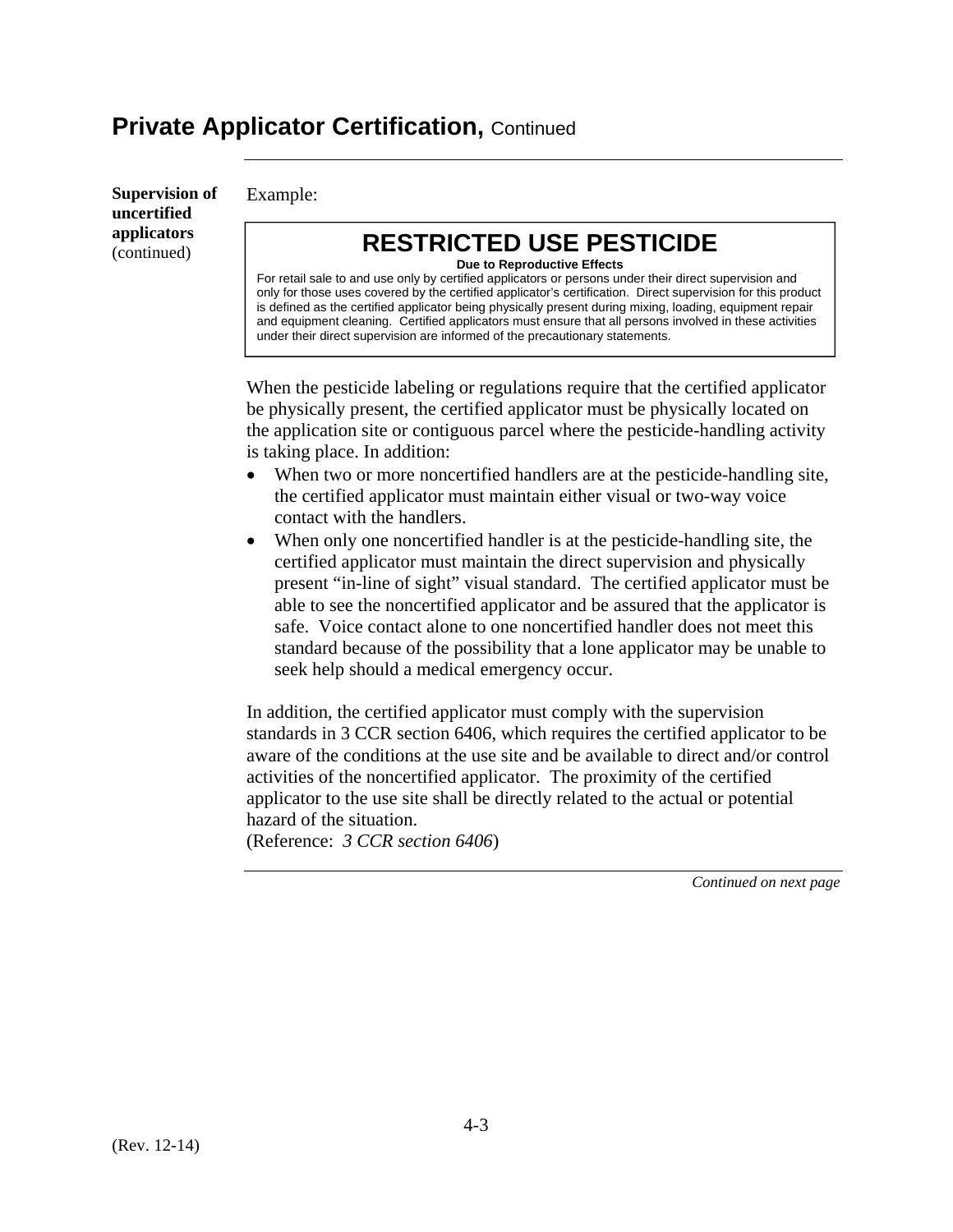| <b>Obtaining the</b><br><b>Private</b><br><b>Applicator</b><br>Certificate | A private applicator must become certified by the CAC or the Director in any<br>county in which there is no CAC. Certification is accomplished through a<br>written examination process designed to evaluate the knowledge and abilities<br>of a private applicator.                                                                                                                                                                                                  |
|----------------------------------------------------------------------------|-----------------------------------------------------------------------------------------------------------------------------------------------------------------------------------------------------------------------------------------------------------------------------------------------------------------------------------------------------------------------------------------------------------------------------------------------------------------------|
|                                                                            | Each applicant must complete the Private Applicator Certificate Application<br>form (PR-PML-045) prior to taking the examination. There is no fee for<br>taking the Private Applicator Certificate (PAC) examination, obtaining the<br>PAC card, or renewing the PAC card (recertification).                                                                                                                                                                          |
|                                                                            | To become certified, a private applicator must demonstrate competency to use<br>and supervise the use of restricted use pesticides and restricted materials<br>properly and safely, by passing the written examination with a minimum<br>score of 70%. Private applicators that pass the examination receive a DPR<br>PAC card issued by CAC staff.                                                                                                                   |
|                                                                            | The examination is available in both English and Spanish. The only part of<br>the Spanish examination written in English is the pesticide label. Federal law<br>requires all certified applicators to be able to read and understand the<br>registered labeling. U.S. EPA currently registers only labeling written in<br>English.                                                                                                                                    |
| What<br>information is<br>on the<br>examination?                           | Applicants shall be examined on the requirements of statutes and regulations<br>concerning pesticide use and pest control operations including, but not limited<br>to, knowledge of all of the following:<br>Label directions and restrictions on use<br>$\bullet$<br>Calibration<br>$\bullet$<br>Pest control equipment<br>$\bullet$<br>Pest problems and identification<br>$\bullet$<br>Worker protection, including protective clothing and equipment<br>$\bullet$ |

Environmentally sensitive areas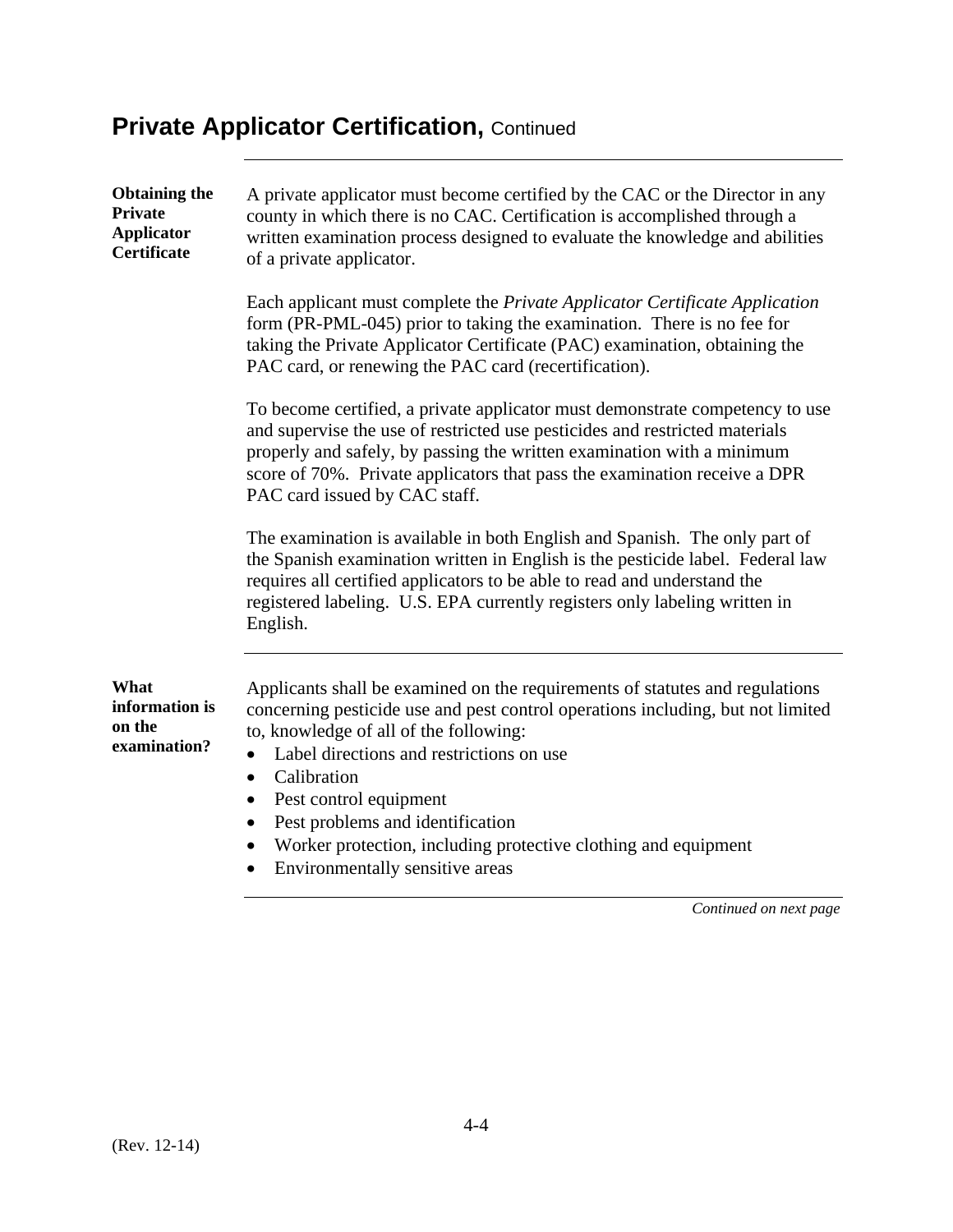| <b>Study guide</b>                                   | The study guide for the PAC examination is the publication Pesticide Safety--<br>A Reference Manual for Private Applicators, Publication 3383.                                                                                                                                                                                                                                                                                                                                                                                                                                                                                                                                                                                                                                                                            |
|------------------------------------------------------|---------------------------------------------------------------------------------------------------------------------------------------------------------------------------------------------------------------------------------------------------------------------------------------------------------------------------------------------------------------------------------------------------------------------------------------------------------------------------------------------------------------------------------------------------------------------------------------------------------------------------------------------------------------------------------------------------------------------------------------------------------------------------------------------------------------------------|
|                                                      | This publication may be purchased from the local Cooperative Extension<br>Office; ordering from the Division of Agriculture and Natural Resources<br>website at: http://anrcatalog.ucdavis.edu; or by writing to:<br>Division of Agriculture and Natural Resources<br>University of California<br>6701 San Pablo Avenue<br>Oakland, California 94608<br>Request Publication 3383.                                                                                                                                                                                                                                                                                                                                                                                                                                         |
| <b>Examination</b><br>administration<br>and security | Examination administration and security is recognized nationally as a critical<br>feature of effective programs for certification and recertification of pesticide<br>applicators.                                                                                                                                                                                                                                                                                                                                                                                                                                                                                                                                                                                                                                        |
|                                                      | The PAC examination must be administered and proctored by authorized<br>CAC staff. It is not a take-home examination or open book examination.<br>The examination is confidential, therefore, it must be kept under lock and<br>key, accounted for, and accessed only by authorized CAC staff.                                                                                                                                                                                                                                                                                                                                                                                                                                                                                                                            |
|                                                      | At a minimum, examination proctoring for Pesticide Applicator Certificates<br>must include the following:<br>1. Only authorized persons from the CAC office may administer exams.<br>2. Secure the questions and the answer keys in a location unavailable to test<br>takers and unauthorized staff.<br>3. Examinations will begin with positive identification with photo ID of<br>examination candidates.<br>4. Individuals taking the exam must not have cell phones, personal<br>calculators, notebooks, study materials, etc.<br>5. Examinees must not be allowed to take any notes during the exam, unless<br>these are left in the exam room when they leave.<br>6. Individuals taking the exam must not be allowed to sit adjacent to each<br>other or in such a position that would allow them to share answers. |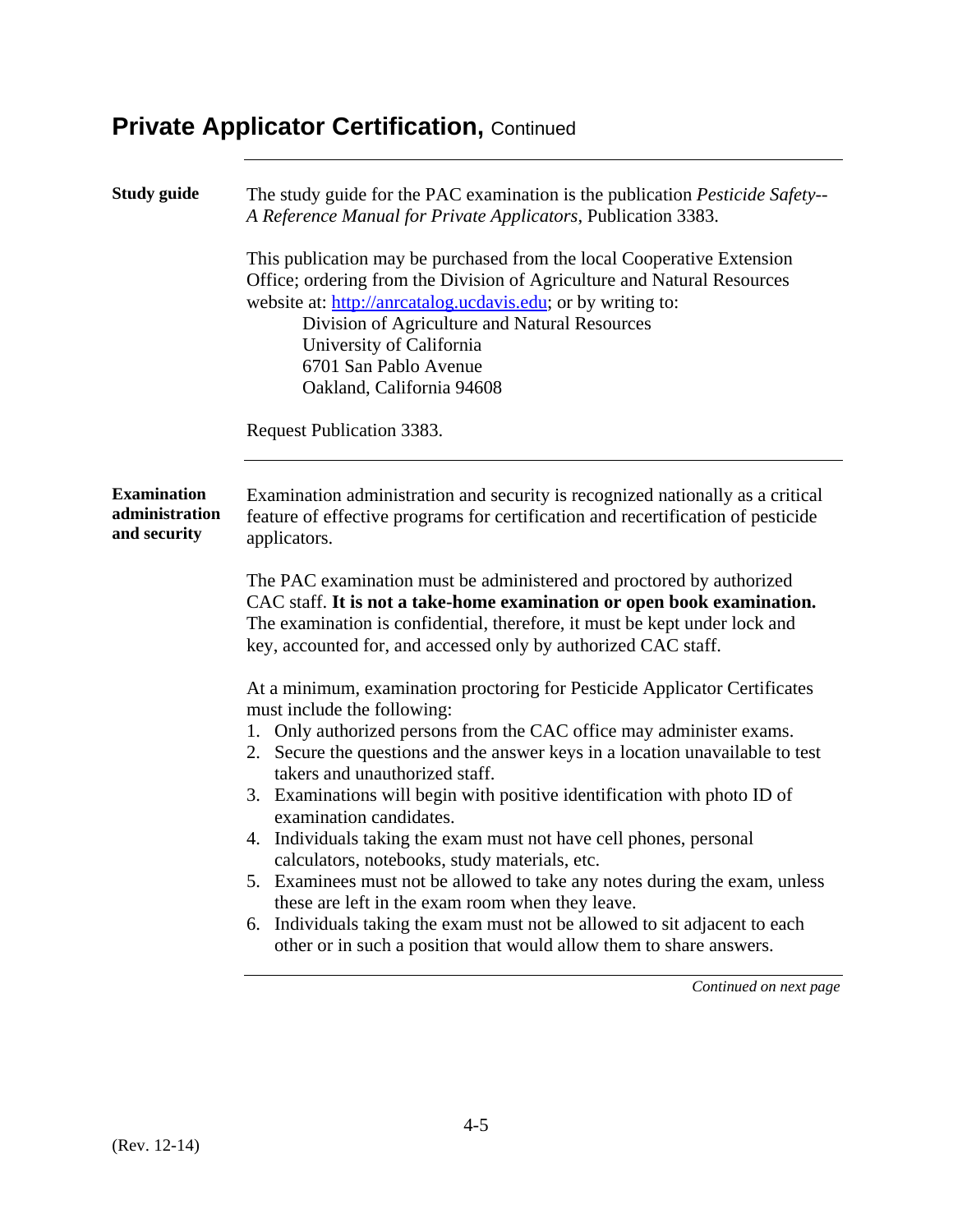| How is the<br>examination<br>administered?                                      | CAC staff provides the applicants with the examination questions, a separate<br>answer sheet, and scratch paper. Applicants must not write or mark on the<br>examination. Examination aids must not be used during the examination or<br>any notes taken to prevent cheating or collusion.                                                                                                 |
|---------------------------------------------------------------------------------|--------------------------------------------------------------------------------------------------------------------------------------------------------------------------------------------------------------------------------------------------------------------------------------------------------------------------------------------------------------------------------------------|
|                                                                                 | Upon completion of the examination, county staff collects all examination<br>materials, reviews the answer sheet, and determines whether the applicant<br>passed or failed. Applicants who pass the examination are issued a PAC card.<br>Applicants who fail the examination must wait at least seven calendar days<br>before they may take the examination again.                        |
|                                                                                 | Staff may not discuss the content of specific examination questions with<br>applicants. If the applicant has any questions concerning the examination<br>content during or after the examination, CAC staff may only give general<br>advice in the subject area(s) that are giving the applicant difficulty.                                                                               |
|                                                                                 | The law provides that under exceptional circumstances an oral examination<br>may be given. This may only be done in cases where in the CAC's opinion, a<br>written examination would not accurately measure the competency or<br>understanding by the applicant. CAC staff must document all examination<br>results, whether written and oral.                                             |
| <b>Issuing the</b><br><b>Private</b><br><b>Applicator</b><br><b>Certificate</b> | CAC staff issues a DPR PAC card to all private applicators that pass the PAC<br>examination. Signatures of both the private applicator and the issuing CAC<br>authorized representative must be on the card. The PAC expiration date is<br>specified on the card, based on the three-year renewal cycle that the applicant<br>passing the examination falls into. (See FAC section 14095.) |
|                                                                                 | The PAC number is issued using the following format:<br>PA-two digit county code number-sequential 5 digit numbering system--<br>(Example: PA-00-00000).                                                                                                                                                                                                                                   |
|                                                                                 | A photocopy of the front and back of the card is kept in the CAC files, as well<br>as the applicant's Scantron® examination answer sheet.                                                                                                                                                                                                                                                  |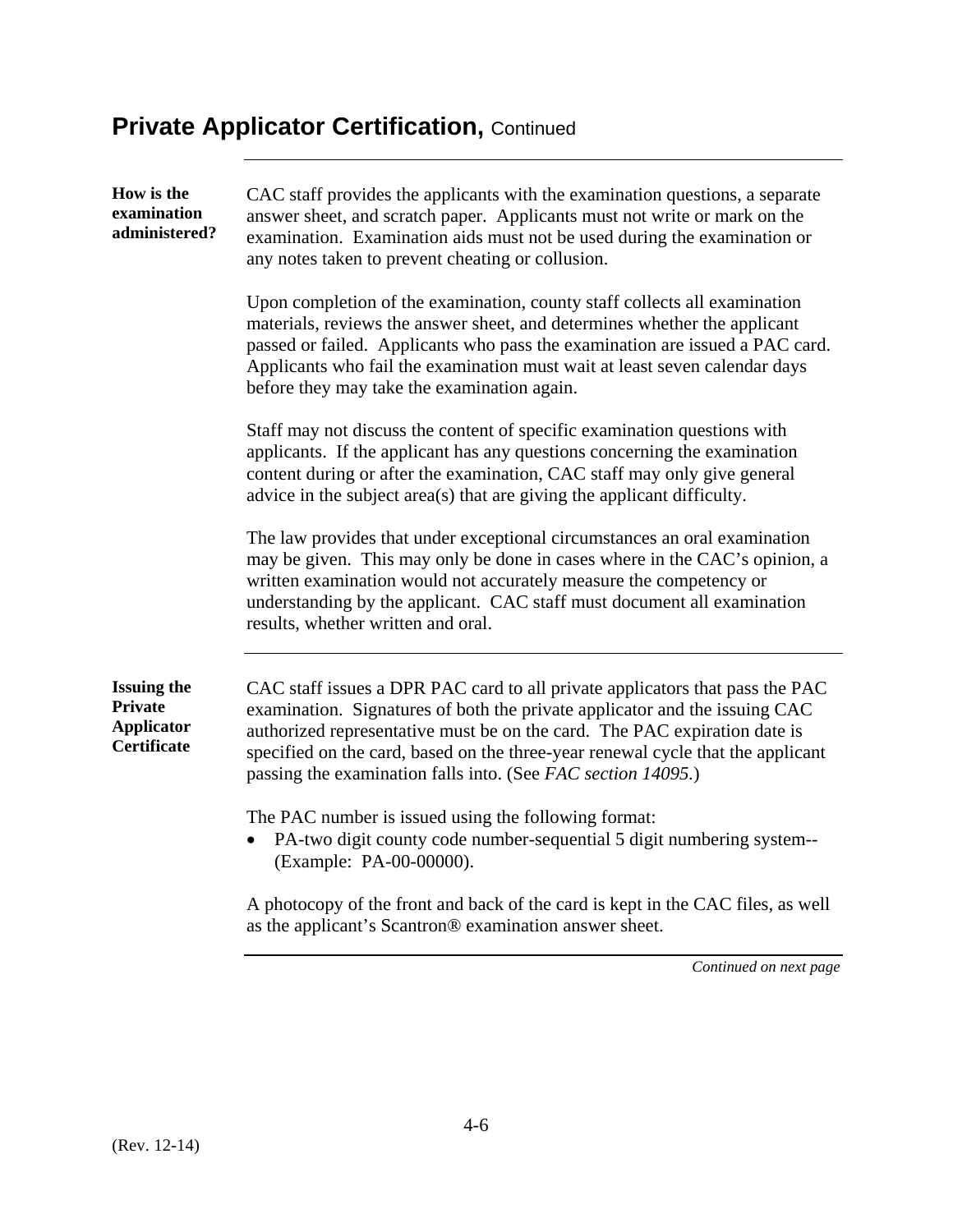| <b>Renewing the</b><br><b>Private</b><br><b>Applicator</b><br>Certificate | PAC card holders have two renewal options:<br>1. Complete six hours of DPR-approved continuing education (CE) every<br>three years, including at least two hours of laws and regulations*; or<br>Retake and pass the private applicator certification examination.<br>2.                                                                                                                                                                                                                                                                                           |
|---------------------------------------------------------------------------|--------------------------------------------------------------------------------------------------------------------------------------------------------------------------------------------------------------------------------------------------------------------------------------------------------------------------------------------------------------------------------------------------------------------------------------------------------------------------------------------------------------------------------------------------------------------|
|                                                                           | Applicators with certificates valid for:<br>Less than 12 months at the time of renewal--are exempt from the<br>continuing education requirement.<br>12 to 24 months at the time of renewal--must complete four hours of<br>$\bullet$<br>continuing education, including at least two hours in laws and regulations.<br>25 to 36 months at the time of renewal--must take at least six hours of<br>$\bullet$<br>continuing education, including at least two hours of laws and regulations.<br>*CE is prorated for private applicators renewing for the first time. |
| <b>Completing</b><br>continuing<br>education                              | A course identification number is assigned when the course is approved for<br>CE by DPR. Documented proof of CE course completion must be submitted<br>at the same time with the PAC renewal application, Private Applicator<br>Certificate Application form (PR-PML-045). All CE hours must be obtained<br>during the period the PAC is valid.<br>If all renewal requirements are met, authorized CAC staff will renew the PAC<br>for the applicant's specified valid period.                                                                                     |
| Soil fumigant<br>training<br>program                                      | Any PAC holders who plan to apply certain soil fumigants <sup>3</sup> must take the<br>online registrant training as required by the soil fumigant label. Training is<br>fumigant-specific, must be completed before using the fumigant, and must be<br>completed every three years.<br>Online registrant training and training materials, including mandatory<br>examinations, are available on the U.S. EPA web site, Soil Fumigant Training<br>for Certified Applicators at<br>http://www2.epa.gov/soil-fumigants/soil-fumigant-training-certified-applicators. |

 $3$  Soil fumigant products containing methyl bromide, metam sodium, metam potassium, chloropicrin (including combination with 1,3-D or methyl bromide), and Dazomet.